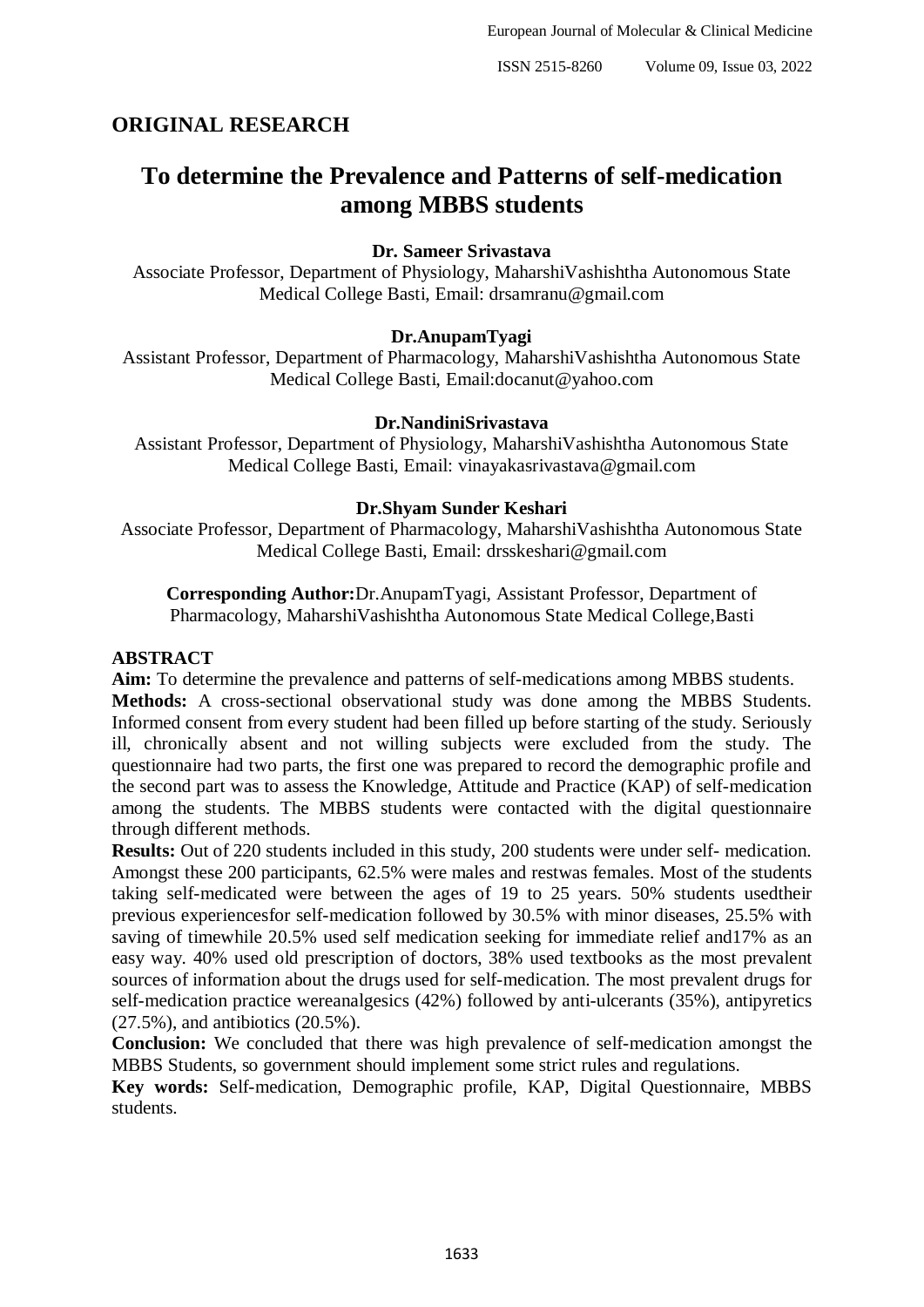ISSN 2515-8260 Volume 09, Issue 03, 2022

# **Introduction**

Self-medication is the practice of intake of medicines by the people on their own or with help of a pharmacist, but without proper advice or prescription from a medical professional to treat a self-diagnosed condition.<sup>1</sup> According to WHO, self-medication is a part and parcel of selfcare which is again an important resource of primary healthcare system.<sup>2</sup> It is quite a prevalent practice worldwide, due to various factors like inaccessibility of health services, easy procurement of over the counter drugs, weak drug dispensing legislations and with wide access to internet.<sup>1</sup> Various socio-demographic factors are also responsible for selfmedication practice. When Improvement in educational level increases, the risk of taking behavior to treat oneself out of over-confidence, on the other hand low socio-economic status forces people to get over-the-counter medicines directly to save money without opting for professional help to avoid doctor's fee.<sup>2,3</sup> Irrational self-medication is detrimental to health as it enhances the risks of adverse drug reaction, antimicrobial resistance and also leads to wastage of resources.<sup>4</sup> Over-dosage or under-dosage may lead to damage of organs or incomplete cure. Repeated self- medication can also produce drug dependence to certain drugs and misdiagnosis by professionals if being visited for incomplete cure, as symptoms are masked temporarily.<sup>5</sup> Medical students though not having legal permit to prescribe medicines, but have an inevitable urge of self- medication practice for themselves and also for others as they are going through the professional course with gradual acquirement of knowledge regarding different drugs and their proper use.<sup>4,6</sup>When studentprogress through courses of study, self-medication practice increase with increment in their ability of diagnosis of different clinical conditions and knowledge of the use of drugs.<sup>7</sup>

# **Material and methods**

A cross-sectional observational study was done among the MBBS Students. Verbal informed consent was taken from every student before starting of the study. Seriously ill, chronically absent and not willing students were excluded from the study. The study tool consisted of a questionnaire which was prepared in English language and had not been translated into vernacular, as all the study subjects could understand English well. The questionnaire had two parts, first one was prepared to record the demographic profile and the second part was to assess the KAP of self-medication among the students. The MBBS students were contacted with the digital questionnaire through different methods. Reliability had been checked by test retest method (r=0.78). Necessary corrections and modifications were made accordingly.

# **Results**

Total 220 students were included in this study, out of which 200 students were under selfmedication.Amongst these 200 participants 62.5% were males and rest was females. All the self-medicated students were between the ages of 19 to 25 years. 50% students observed for self-medication to be their previous experiences, 35.5% with minor diseases followed by 25.5% for saving of time, 20.5% seeking for immediate relief and 17% as an easy way along with others as shown in the table-3. Table-4 shows that 40% Old prescription of doctor, 38% textbook were the most prevalent sources of information about the drugs used for selfmedication.Table-6 shows that 42% analgesics were the most prevalent drugs for selfmedication practice followed by 35%anti-ulcerants, 27.5% anti-pyretics and 20.5%antibiotics.

| <b>Self-medication</b> | Number of the students | Percentage % |
|------------------------|------------------------|--------------|
| Yes                    | 200                    | 90.90        |
| No                     | 20                     | $2.10^{-1}$  |

# **Table-1. Self-medication**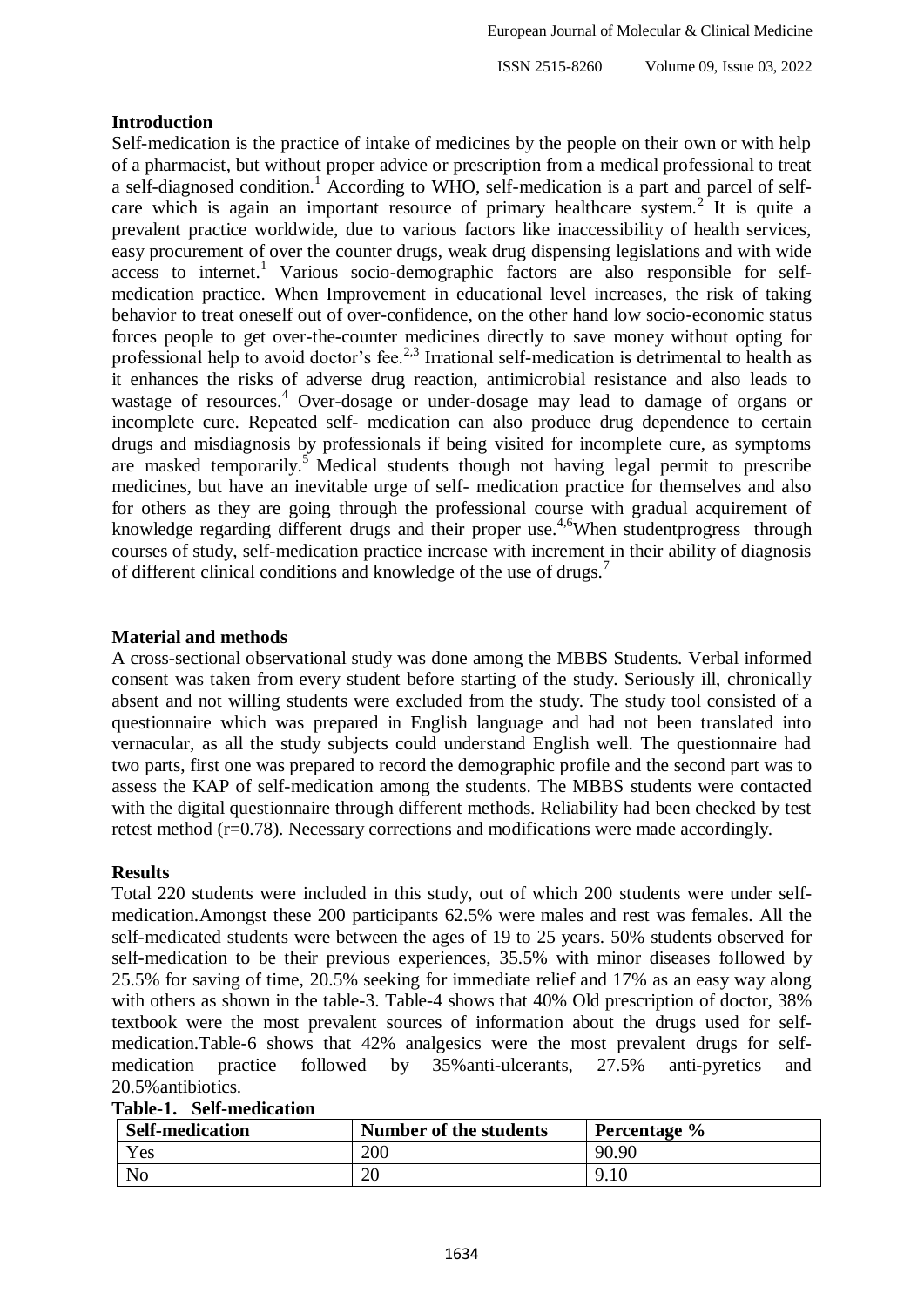|  |  | Table -2. Gender of the students |
|--|--|----------------------------------|
|--|--|----------------------------------|

| Gender | Number of the students   | Percentage % |
|--------|--------------------------|--------------|
| Male   | $\cap \subset$<br>ن کے 1 | 62.          |
| Female | ັ                        | っっ<br>ن. ا د |

# **Table-3.Reasons for self-medication**

| <b>Reasons for self-medication</b> | <b>Number of the students</b> | Percentage % |
|------------------------------------|-------------------------------|--------------|
| Previous experiences               | 100                           | 50           |
| Minor diseases                     | 61                            | 30.5         |
| Saving of time                     | 51                            | 25.5         |
| Seeking for an immediate relief    | 41                            | 20.5         |
| Easy way                           | 34                            | 17           |
| High fees of medical consultation  | 30                            | 15           |
| Doctor busy with many patients     | 21                            | 11.5         |
| Long distance from Doctors         | 14                            | 7            |
| Advice from others                 | 10                            | 5            |
| No faith in Heathcare system       | 6                             | 3            |

# **Table- 4.Sources of Information**

| <b>Sources of Information</b> | <b>Number of the students</b> | Percentage % |
|-------------------------------|-------------------------------|--------------|
| Old prescriptions of doctors  | 80                            | 40           |
| With the help of textbooks    | 76                            | 38           |
| Self-decision                 | 60                            | 30           |
| Opinion of friends & family   | 50                            | 25           |
| Internet                      | 40                            | 20           |
| Media platform                | 10                            |              |

### **Table -5 Symptoms for self -medications**

| <b>Symptoms</b>           | <b>Number of the students</b> | <b>Percentage %</b> |
|---------------------------|-------------------------------|---------------------|
| Headache                  | 90                            | 45                  |
| Running nose              | 80                            | 40                  |
| Fever                     | 72                            | 36                  |
| Vomiting                  | 60                            | 30                  |
| Diarrhea                  | 50                            | 25                  |
| Cough                     | 44                            | 22                  |
| Eye infection             | 36                            | 18                  |
| <b>Menstrual Problems</b> | 30                            | 15                  |

# **Table-6.Drugs used in self-medications**

| Drugs used      | <b>Number of the students</b> | <b>Percentage %</b> |
|-----------------|-------------------------------|---------------------|
| Analgesics      | 84                            | 42                  |
| Anti-ulcerants  | 70                            | 35                  |
| Antipyretics    | 55                            | 27.5                |
| Antibiotics     | 41                            | 20.5                |
| Antihistaminics | 32                            | 16                  |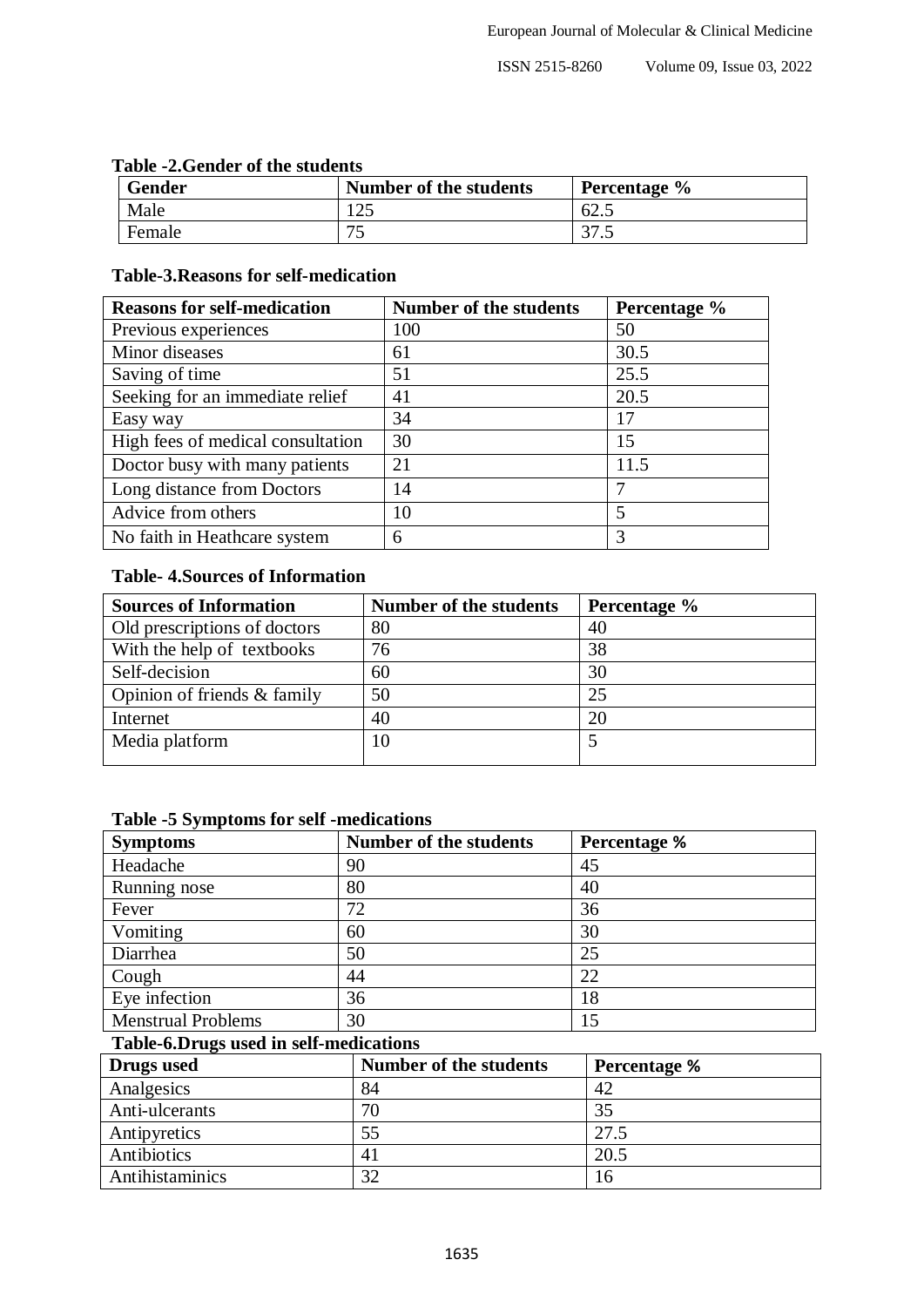ISSN 2515-8260 Volume 09, Issue 03, 2022

| Cough syrup     | 3U | ⊥⊃  |
|-----------------|----|-----|
| Anti-emetics    | ∠∪ | 10  |
| Eye or ear drop |    | 9.5 |
| Steroids        | ιv |     |

### **Discussion**

Prevalence of self-medication has remained common in both developing and developed countries.<sup>6</sup> In the present study, the prevalence of self-medication was about 90.9%. In various previous studies conducted in developing countries, the prevalence of self medication was variable like 94% in Oman, 80.7% in Iran, 65% in India, 62.9% in Egypt etc.<sup>8-16</sup>The prevalence of self- medication varies in different countries ranging from 38.5% to 92% due to differences in demographic characteristics of study population, research methodology, data collection tools.<sup>10</sup>Poor implementation of pharmaceutical rules due to various reasons like lack of adequate supervision by the concerned authorities may be the reason for high prevalence of self medication.In Bangladesh, like many other countries, dangerous and risky medications must be sold with prescription. In this study, out of 200 participants, 62.5% were males and rests of the students were females. Our study is also similar with some other studies.<sup>16-20</sup> Female students used self- medications for menstrual disorders.

In our study, 45% headache, 40% runny nose, 36% fever, 22%cough and 15% menstrual problems were most common diseases of self treatment. These findings were in accordance to previous studies.12-15

In our study, 42% analgesics were the most prevalent drugs for self-medication practice followed by 35%anti-ulcerants, 27.5% antipyretics and 20.5%antibiotics. Some other studies also had similar results in India<sup>14</sup>, Saudi Arabia<sup>12</sup>, Iran<sup>15</sup>, Tehran<sup>8</sup> and Turkey.<sup>19</sup> Major reasons for practice of self-medication, as we observed in this studywere, their previous experiences (50%),minor diseases (35.5%)followed bysaving of time (25.5%),seeking for immediate relief (20.5%) andeasy way (17%). These findings were in accordance to previous studies. $8-14$ 

Old prescriptions of doctor (40%) andtextbooks(38%)were the most prevalent sources of information about the drugs used for self medication. These findings were in accordance to previous studies,where students learned medications from doctor's prescription provided during their previous illnessess.<sup>13,21</sup> Another study done in Egypt reported that advice from pharmacy clerk (69.9%), neighbors & family (62.2%), friends & classroom colleagues  $(40.6%)$  were the leading sources of information.<sup>11</sup> Participants obtained drug for selfmedication from pharmacy shop mainly (78%) followed by family/ friends (30%).These findings were in accordance to previous studies.<sup>12</sup>

Self-medication of antibiotics and improper use can lead to antibiotic resistance/ toxicities etc. Therefore, this kind of practice should be discouraged.

# **Conclusion**

Self-medication is a globalphenomenon and is an alarming sign for our society. Selfmedication with OTC drugs may lead to adversedrug reactions, drug-drug interactions, skin problems,hypersensitivity reactions, allergy and even death.Self-medication can be prevented orminimized by increased awareness and education insociety.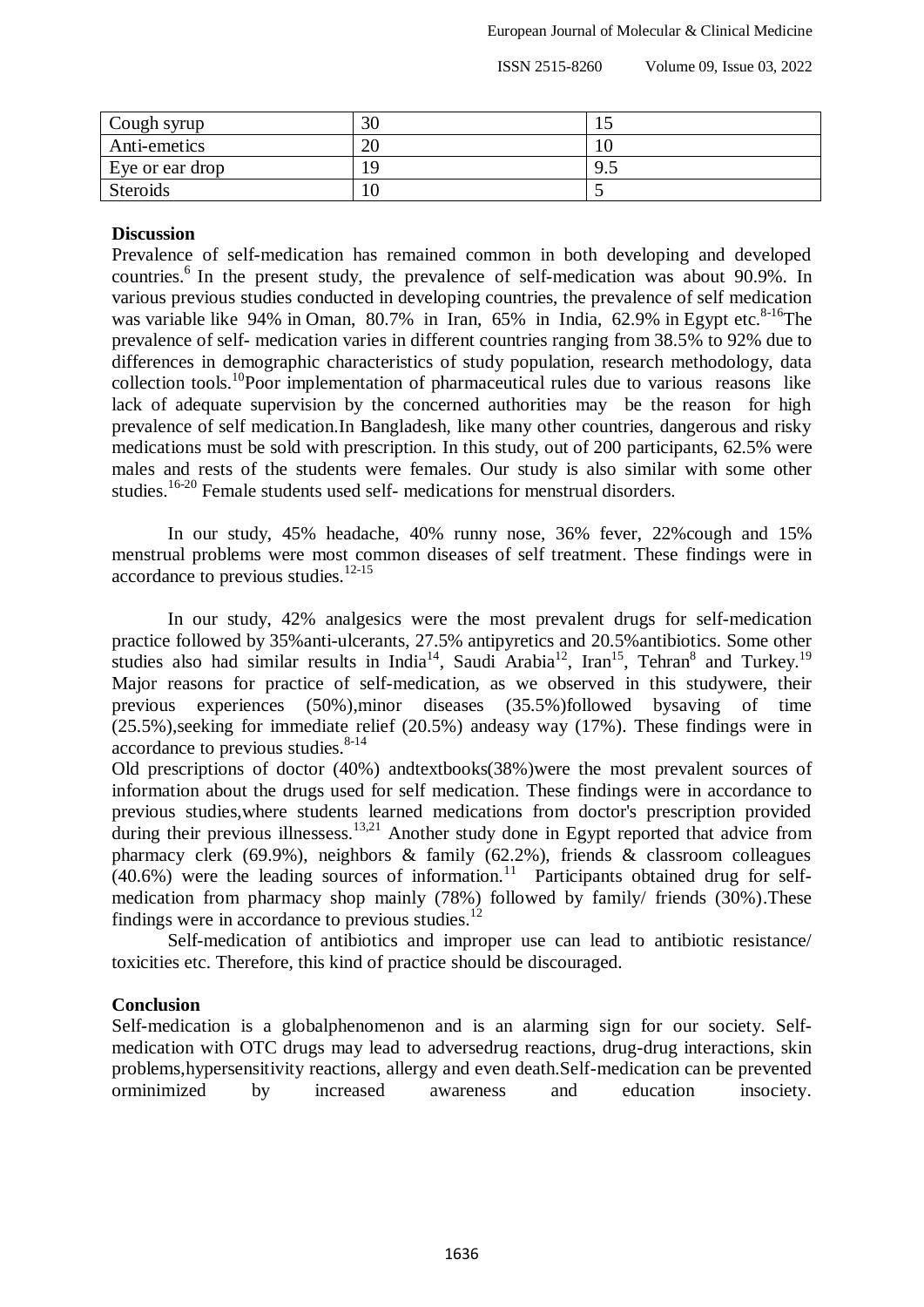## **References**

- 1. Kumari R, Kumar D, Bahl R, Gupta R. Study of Knowledge and Practices of Selfmedication among Medical Students at Jammu. J Med Sci. 2012; 15(2):141-4.
- 2. World Health Organization. Guidelines for the regulatory assessment of medicinal products for use in self-medication. (2000) Available at: <http://apps.who.int/medicinedocs/pdf/s2218e/> s2218e.pdf. Accessed on 11 October 2021.
- 3. Mehta RJ, Sharma S. Knowledge, Attitude and Practice of Self-Medication among Medical Students. IOSR J Nursing Health Sci. 2015; 4(1):89- 96.
- 4. James H, Handu SS, Khalid AJ, Khaja A, Otoom S, Sequeira RP. Evaluation of the knowledge, attitude and practice of self-medication among first-year medical students. Med PrincPract. 2006; 15:270–5.
- 5. Bell E. Dangers of Self-Medications (2011). Available at: [http://EzineArticles.com/?expert=E](http://ezinearticles.com/?expert)va\_Bell. Last Accessed on 15October 2021.
- 6. Badiger S, Kundapur R, Jain A, Kumar A, Pattanshetty S, Thakolkaran N, et al. Selfmedication patterns among medical students in South India. Australas Med J. 2012; 5:217-20.
- 7. Shankar PR, Dubey AK, Dwivedi NR, Nandy A, Barton B. Knowledge, perception and practice of self-medication among premedical and basic science undergraduate medical students. Asian J Med Sci. 2016; 7(6);63-8.
- 8. Latifi A, Ramenkhani A, Rezaei Z, Ashtarian H, Salmani B, Yousefi M, et al. Prevalence and associated factors of self medication among the college students in Tehran. Journal of Applied Pharmaceutical Science. 2017; 7: 128-32
- 9. Flaiti MA, Badi KA, Hakami WO, Khan SA. Evaluation of self medication practices in acute diseases among university students in Oman. Journal of Acute Disease. 2014; 3: 249-52
- 10. Limaye D, Limaye V, Krause G, Fortwengel G. A Systematic Review of the Literature to Assess Self medication Practices. Ann Med Health Sci Res. 2017; 7: 1-15
- 11. Helal RM. ElWafa HAS. Self Medication in University Students from the City of Mansoura, Egypt. Journal of Environmental and Public Health. 2017; 2: 1-7
- 12. Albusalih FA, Naqvi AA, Ahmad R, Ahmad N. Prevalence of Self Medication among Students of Pharmacy and Medicine Colleges of a Public Sector University in Dammam City, Saudi Arabia. Pharmacy. 2017; 5: 1-13
- 13. Jakaria M, Hasant A, Tarek MI, Islam MZ, Zaman R, Parvez M, et al. Evaluation of Self Medication among Students from Different Universities in Chittagong Bangladesh. JM. 2017; 18: 15-20
- 14. Pal J, Ahmad S, Pal P, Chatterjee D. Prevalence and pattern of self medication among undergraduate students in a medical college of Kolkata. International Journal of Community Medicine and Public Health. 2017; 4: 3619-24
- 15. Abdi A, Faraji A, Dehghan F, Khatony A. Prevalence of self medication practice among health sciences students in. BMC Pharmacology and Toxicology; 2018; 19: 1-7
- 16. Kumar N, Kanchan T, Unnikrishnan B, Rekha T, Mithra P et al. Perceptions and Practices of Self Medication among Medical Students in Coastal South India. 2013; 8: 2-6
- 17. Moise K, Bernard JJ, Henrys JH. Evaluation of antibiotic self medication among out patients of the state university hospital of Port-Au-Prince, Haiti: a cross sectional study. Pan African Medical Journal. 2017; 28: 1-4